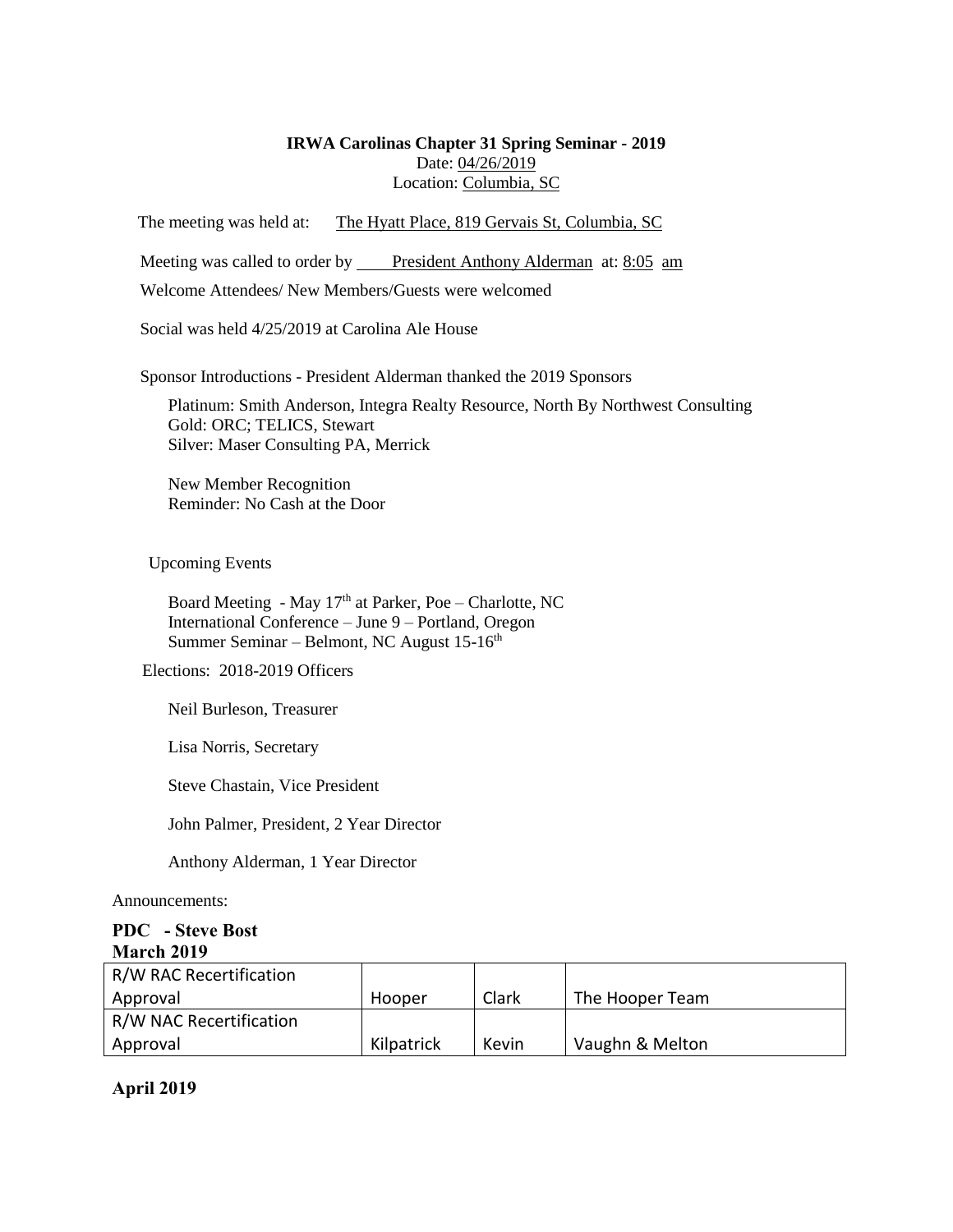|                                |      |       | PPS (Professional Property |
|--------------------------------|------|-------|----------------------------|
| SR/WA Recertification Approval | Long | Craig | Services)                  |

Fifty (50) Year Membership Award – Larry Wright

Past President Plaque – Anthony Alderman

Kent S Winlsow Leadership Award – Anthony Alderman

Benita Harrington – Region 6 Young Professional Representative

Attendees were then shown presentations from the following:

*Carolina Crossroads Project – Reworking the notorious "malfunction junction" of I-26 and I-20 in Columbia*  Mike Barbee, P.E., SCDOT Director of Rights of Way

*Condemnation Ethics: The Role and Method of the Appraiser* George E. (Jake) Knight, Jr. MAI, REAC, The Knight Company

### *The "Port Access Project"*

Jay Bressler, Assistant General Counsel, Dominion Energy Matt Talley, Manager of Electric Transmission Engineering, Dominion Energy South Carolina (SCANA)

 *The Challenges Between Railroads and Utilities* Jeffrey (Jeff) James, Counsel, Duke Energy

The group broke for Lunch at 12:30 pm

#### **Business Meeting**

The Chapter 31 business meeting began at 1:30 pm.

Secretary Lisa Norris called the roll.

**Board Members Present** – See roll call Sheet **Board Members Absent** – See roll Call Sheet

The minutes from the Winter Seminar held March 1, 2019 in Wrightsville Beach, NC were presented as posted online and shown in the Winter newsletter. A motion was made by Buster Allen to accept the Minutes as presented. Motion was seconded by Tim Huie\_ and the motion was approved.

#### **Recertification Credit**

Motion was made by Tim Huie to approve 4 hours of credit toward certification, seconded by Julie McDonald. Motion approved.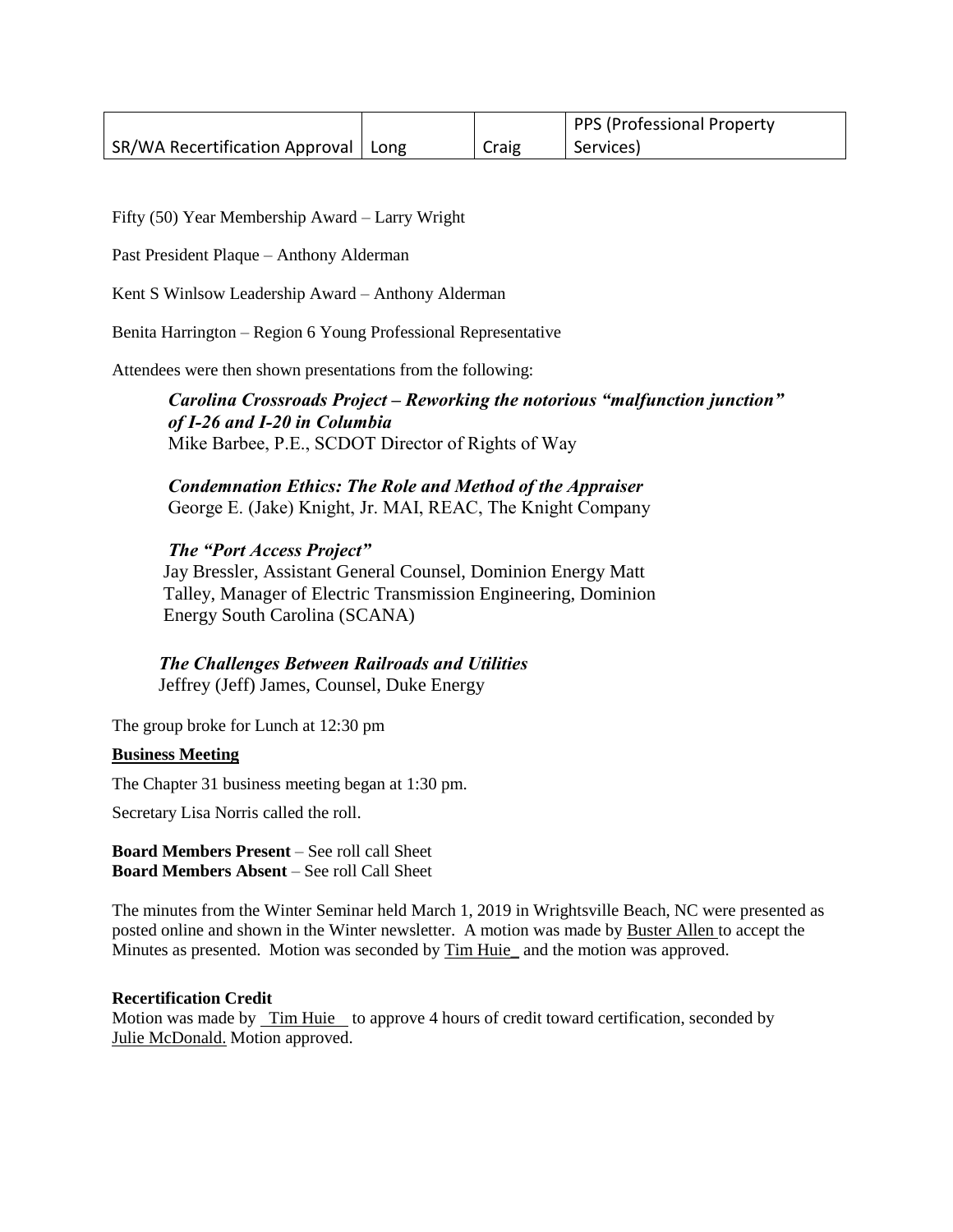**RWIEF –** Angel Banks spoke about fundraisers events at the International Conference in Portland, Oregon. Monday Night  $@$  The Square – June  $10<sup>th</sup>$ ; Auction via handbid.com; Limited Live Auction at Monday Night @ The Square; The Rose City Classic -June 11, 2019

Chapter to decide at Board of Directors meeting on May  $17<sup>th</sup>$  donations to RWIEF

IGEC Agenda – Tim Drennan spoke on two initiatives that will be on the agenda at this year's conference in Portland:

- Incentive for Chapters for Online Classes
- Membership Acquisition Campaign

**Financial Report** – Treasurer Steve Chastain submitted a report and presented by President. Profit and Loss Balance Sheet. - See Treasurer's report.

**Committee Reports Education Report**: - No Report

**PDC Report**: Steve Bost presented certification/recertification at beginning of seminar

**Membership Report**: 8 New Members in the First Quarter

**Nominations and Elections**: Julie McDonald will Chair – Committee will be looking at existing awards and requirements -

**Young Professional**: - Benita Harrington – discussed YP objectives for upcoming year and will be announcing YP event at International Conference

**Newsletter Report**: Benita Harrington – Will send out reminders for reports and articles prior to next news letter

**Oil and Pipeline Report**: No Report

**Transportation Report:** No Report

**Local Public Agency – Need Chair – Anthony Alderman volunteered – will have to be nominated by Upcoming President**

**Utilities Report:** No Report

**Audit Report:** No Report

**Sponsorship** – Julie McDonald - Two new sponsors: Vaughn & Melton and John Yeagley

**Webmaster Report:** No Report

#### **Old Business:**

50 Year Membership Award – Nominations and Election Committee to work with Membership **Committee**